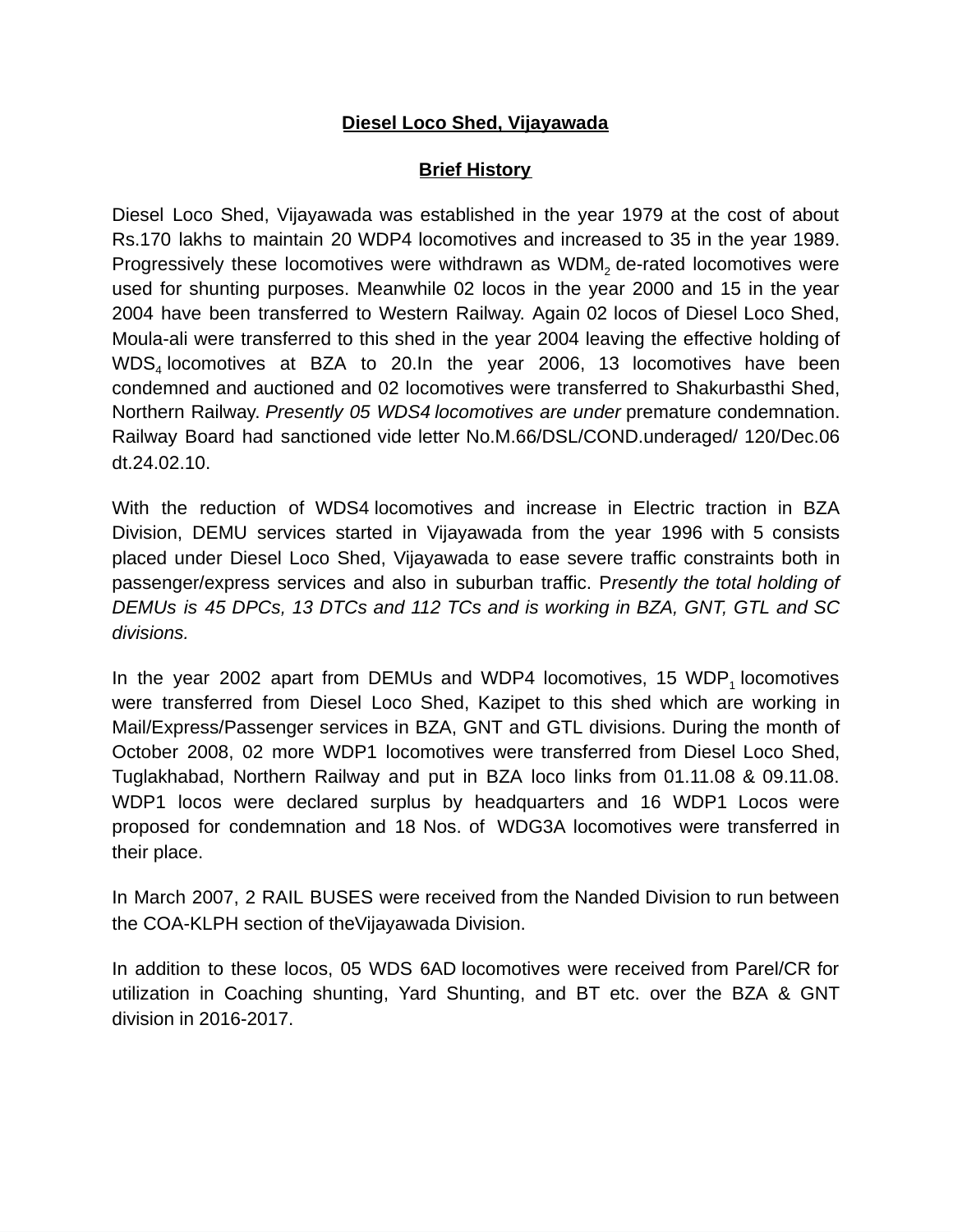- a) Year of commencement**:** 07.08.1983
- b) Road No./Type of the first loco homed in shed**:** 19524 / WDS4B
- c) Type-wise holding

| WDG3A                        | 18  |
|------------------------------|-----|
| WDS 6AD                      | 05  |
| <b>DPC</b>                   | 45  |
| <b>Rail Bus</b>              | 2   |
| <b>SPART</b>                 |     |
| 140T BD Crane                |     |
| DEMU coaches (DPC, DTC & TC) | 170 |

d) Maximum Holding (Year/Number of Locos**)**

| Type of<br><b>Stock</b> | <b>YEAR</b> | <b>RECEIVED</b> |                |                | <b>CUMULATIVE</b><br><b>HOLDING</b> |                |           |  |
|-------------------------|-------------|-----------------|----------------|----------------|-------------------------------------|----------------|-----------|--|
| WDG3A                   | 2020        | 05              |                |                |                                     | 18             |           |  |
|                         | 2021        | 13              |                |                |                                     |                |           |  |
| <b>WDS 6AD</b>          | 2016-17     |                 | 05             |                | 05                                  |                |           |  |
|                         |             |                 |                |                |                                     |                |           |  |
|                         |             | <b>DPC</b>      | <b>DTC</b>     | <b>TC</b>      | D<br>P<br>C                         | <b>DTC</b>     | <b>TC</b> |  |
|                         | 1996        | 4               | 5              | 3              | 4                                   | 5              | 3         |  |
|                         | 1998        | $\overline{7}$  | $\overline{2}$ | 13             | 11                                  | $\overline{7}$ | 16        |  |
|                         | 1999        | 5               | $\overline{2}$ | 1              | 16                                  | 9              | 17        |  |
|                         | 2001        | $\overline{1}$  |                | $\overline{1}$ | 17                                  | 9              | 18        |  |
|                         | 2002        | $\overline{2}$  | $\mathbf{1}$   | $\overline{2}$ | 19                                  | 10             | 20        |  |
| <b>DEMU</b>             | 2003        | 3               |                | $\overline{5}$ | 22                                  | 10             | 25        |  |
|                         | 2004        | $\overline{4}$  | $\overline{2}$ | 16             | 26                                  | 12             | 41        |  |
|                         | 2006        |                 |                | $\mathbf{1}$   | 26                                  | 12             | 42        |  |
|                         | 2008        |                 |                | $\mathbf{1}$   | 26                                  | 12             | 43        |  |
|                         | 2013        | $\overline{2}$  |                | 8              | 28                                  | 12             | 51        |  |
|                         | 2015        | 11              |                | 36             | 39                                  | 12             | 87        |  |
|                         | 2016        | 6               |                | 26             | 45                                  | 12             | 113       |  |
|                         | कुल         | 45              | 12             | 113            | 170                                 |                |           |  |
| Rail Bus                | 2007        | 02              |                |                | 02                                  |                |           |  |
|                         |             |                 |                |                |                                     |                |           |  |
| <b>SPART</b>            | 2001        | 01              |                |                | 01                                  |                |           |  |
|                         |             |                 |                |                |                                     |                |           |  |
| <b>140T BD</b><br>Crane | 1990        | 01              |                |                | 01                                  |                |           |  |